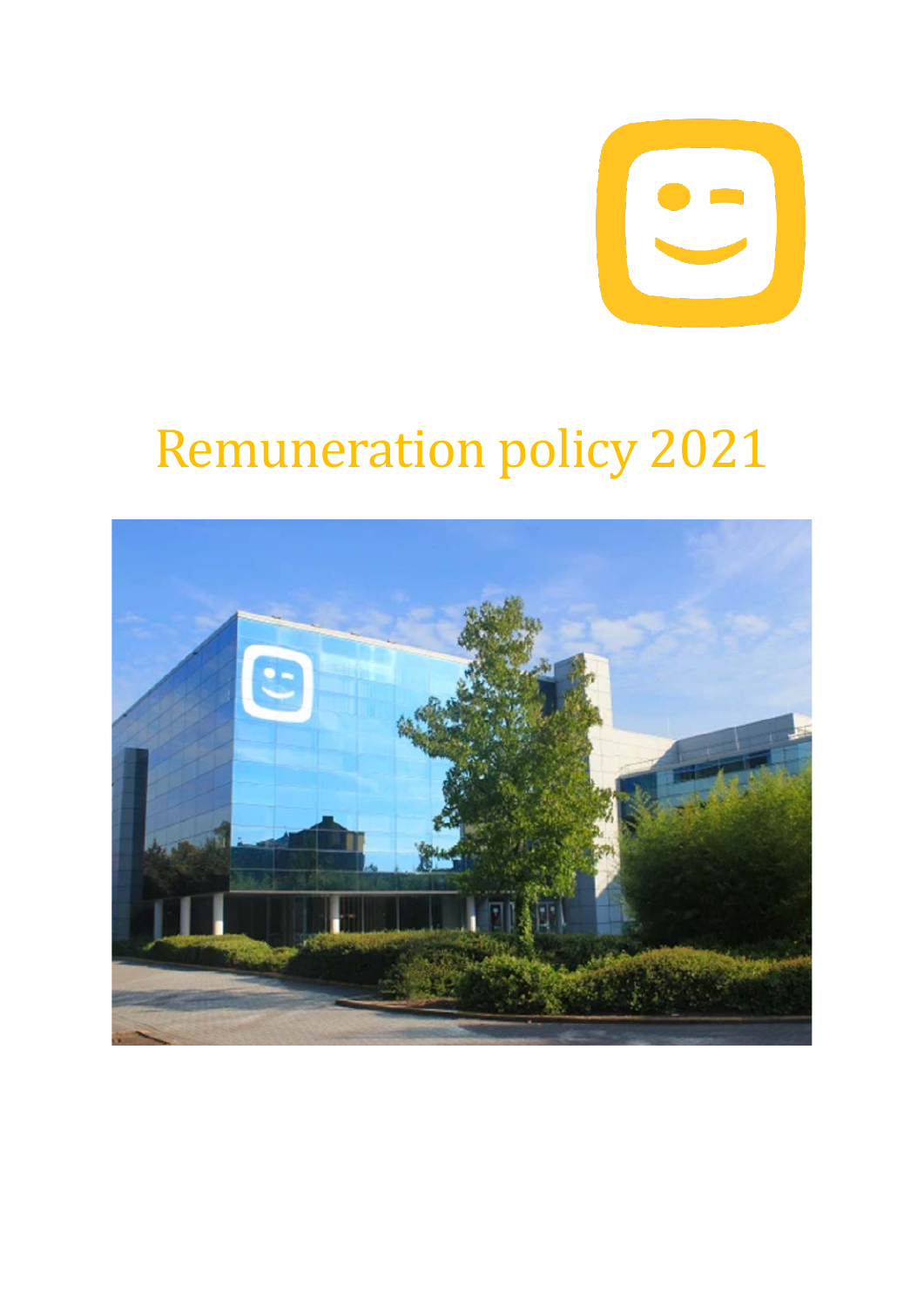# Table of content

| 1.             |      |                                                                                    |  |  |  |  |
|----------------|------|------------------------------------------------------------------------------------|--|--|--|--|
|                | 2.   |                                                                                    |  |  |  |  |
|                | 2.1. |                                                                                    |  |  |  |  |
|                | 2.2. |                                                                                    |  |  |  |  |
|                | 2.3. | Link between remuneration packages of the directors and the Senior Leadership Team |  |  |  |  |
| 3 <sub>1</sub> |      |                                                                                    |  |  |  |  |
|                | 3.1. |                                                                                    |  |  |  |  |
|                | 3.2. |                                                                                    |  |  |  |  |
|                | 3.3. |                                                                                    |  |  |  |  |
|                | 3.4. |                                                                                    |  |  |  |  |
| 4.             |      |                                                                                    |  |  |  |  |
|                | 4.1. |                                                                                    |  |  |  |  |
|                | 4.2. |                                                                                    |  |  |  |  |
|                | 4.3. |                                                                                    |  |  |  |  |
|                | 4.4. |                                                                                    |  |  |  |  |
| 5.             |      |                                                                                    |  |  |  |  |
|                | 5.1. |                                                                                    |  |  |  |  |
|                | 5.2. |                                                                                    |  |  |  |  |
|                | 5.3. |                                                                                    |  |  |  |  |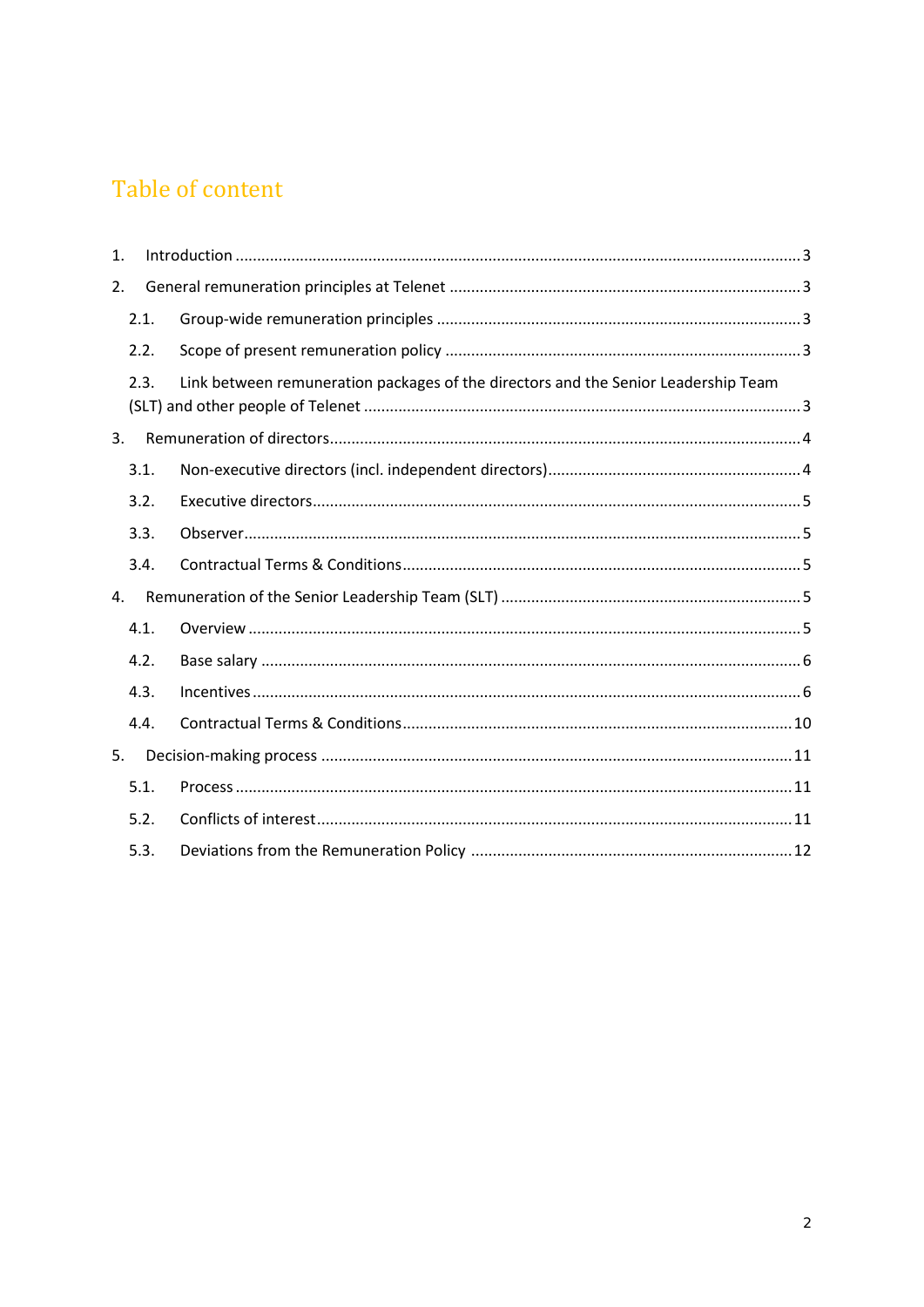### <span id="page-2-0"></span>**1. INTRODUCTION**

In line with the provisions on remuneration as set out in article 7:89/1 of the Belgian Companies and Associations Code (**BCAC**) and principle 7 of the Belgian Corporate Governance Code 2020 (**Code 2020**), Telenet Group Holding and its subsidiaries from time to time (Telenet) has established a remuneration policy (Remuneration policy 2021), which describes the Reward philosophy and related policies applicable to Telenet's SLT and board members of Telenet Group Holding (executive and non-executive directors)

This Remuneration Policy is overseen by Telenet's Remuneration & Nomination Committee (RNC). The Remuneration Policy 2021 was approved by the RNC on March 15, 2021 and approved by the Board of Directors on March 19, 2021. The Remuneration Policy 2021 will be submitted for approval to the 2021 general meeting of shareholders and, if approved, will apply to payments made as from the financial year 2021. The policy may be amended from time to time, where and when considered appropriate by the Board of Directors upon advice of the Remuneration and Nomination Committee, and subject to submission of the revised policy for approval by the general meeting of shareholders. In any event, the Remuneration Policy is submitted for approval by the general meeting of shareholders at least every four years.

# <span id="page-2-2"></span><span id="page-2-1"></span>**2. GENERAL REMUNERATION PRINCIPLES AT TELENET**

#### **2.1.** *Group-wide remuneration principles*

Telenet has identified five key remuneration principles, which are the pillars of Telenet's group-wide remuneration policy:

- 1. Long-term vision: A sustainable reward strategy is a reward strategy that is in line with Telenet's long term vision;
- 2. Performance based differentiation: Telenet's overall performance and departmental or team based performance are differentiating factors;
- 3. Flexible benefits: Offering flexibility in the compensation of the remuneration package;
- 4. Communication: Clarifying the choices that have been made and communicating in a clear and understandable way;
- 5. Attract the right talent: Telenet wants to offer competitive salaries to its people and strives for an optimal mix between different components, balancing elements of fixed pay, (short term and long term) incentive pay and fringe benefits to enable the required retention of its people. Telenet's policy on fringe benefits offers social support in terms of extra-legal pension, life and disability coverage and medical insurance. Also, all people can benefit from price concessions or additional benefits for Telenet products. Telenet's experience has shown that such balanced remuneration package helps to attract and retain top talent.

An external benchmark exercise is organized and reviewed by the Remuneration and Nomination Committee at least every three years to ensure that salaries remain competitive, yet affordable.

#### <span id="page-2-3"></span>**2.2.** *Scope of present remuneration policy*

The present remuneration policy is limited to the directors and the members of the Senior Leadership Team (SLT), composed of the CEO and the executive managers.

#### <span id="page-2-4"></span>**2.3.** *Link between remuneration packages of the directors and the Senior Leadership Team (SLT) and other people of Telenet*

The remuneration of directors and SLT members, and the short-term incentive scheme of SLT members is based on the *same benchmarking methodology* as performed for all people of Telenet, it being understood that the benchmark for employees is done based on the Belgian high tech companies, while the benchmark for the directors is made based on the BEL20 and the benchmark of the SLT members is done based on the BEL 20 and a blend of telecom companies in the neighbouring countries (and in other relevant markets to which our SLT members could be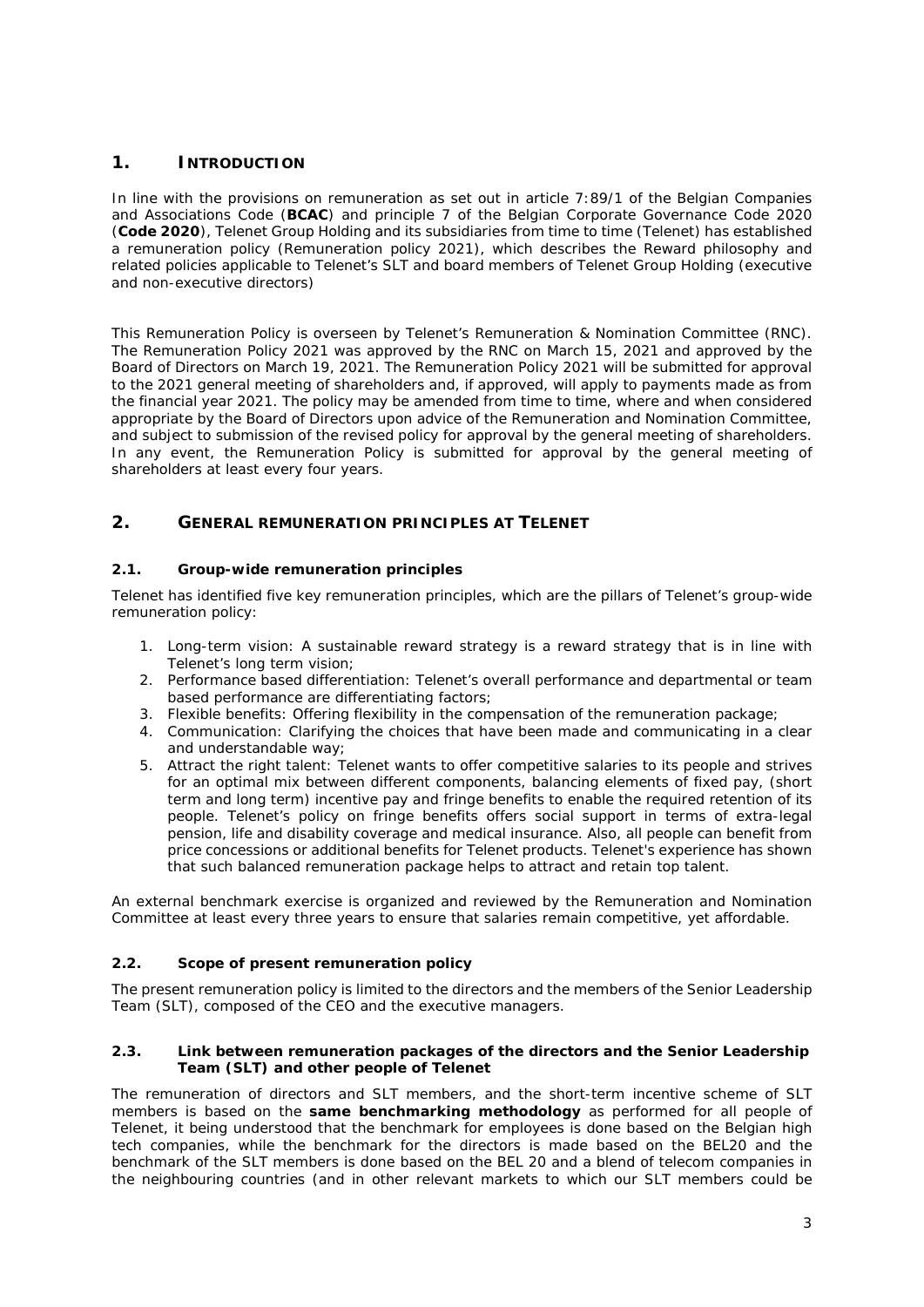recruited).

In terms of variable annual remuneration, *similar KPI's/objectives* (including individual) evaluation are being used for the SLT as well as the other employees in the determination of the bonus payout %.

In terms of the long-term incentives, the same types of incentives are granted to SLT members as to certain other eligible people of Telenet and consist of a potential mix of the following instruments (a) performance shares, (b) restricted shares and (c) stock options, as the case may be. Nonexecutive directors do not receive any long-term incentives. Currently Telenet works with WillisTowersWatson as their benchmarking partner.

All people of Telenet, including SLT members, can benefit from price concessions or additional benefits for Telenet products. This is not the case for non-executive directors.

| <b>Function Group</b>        | <b>Remuneration</b><br>component | <b>Market</b>                    | <b>Position in the</b><br>market |
|------------------------------|----------------------------------|----------------------------------|----------------------------------|
| <b>Directors</b>             | Salary                           | <b>Bel 20</b>                    | Median                           |
|                              | STI                              | n/a                              | n/a                              |
|                              | <b>LTI</b>                       | n/a                              | n/a                              |
| <b>Sr Leadership</b><br>Team | Salary                           | Specific Peer<br>group of Bel 20 | 65 <sup>th</sup> percentile      |
|                              | STI                              | & European Telco                 |                                  |
|                              | LTI                              | & Hi Tech<br>companies           | 75 <sup>th</sup> percentile      |
| <b>Leadership team</b>       | Salary                           | Hi Tech sector                   | 65 <sup>th</sup> percentile      |
|                              | STI                              | Belgium                          |                                  |
|                              | LTI                              |                                  | 75 <sup>th</sup> percentile      |
| <b>Other people</b>          | Salary                           | Hi Tech sector                   | Median                           |
|                              | STI                              | Belgium                          | 65 <sup>th</sup> percentile      |
|                              | LTI                              |                                  | n/a                              |

In summary below is an overview of the benchmarking methodology guidelines:

STI = Short Term Incentives

LTI = Long Term Incentives

# <span id="page-3-0"></span>**3. REMUNERATION OF DIRECTORS**

#### <span id="page-3-1"></span>**3.1.** *Non-executive directors (incl. independent directors)*

The non-executive directors, including the independent directors, are entitled to an annual fixed fee. Directors appointed upon nomination of the Liberty Global Group are entitled to a lower annual fixed fee than the other non-executive directors. The annual fixed fee is only due if the director attends at least half of the scheduled Board meetings in a given year.

All non-executive directors, including the independent directors, are in addition entitled to a fee per attended meeting of the Board of Directors and/or of a Board Committee. Directors appointed upon nomination of the Liberty Global Group are entitled to a lower attendance fee per such meeting.

More specifically, the remuneration of the non-executive directors is composed as follows:

|          | <b>Fixed annual remuneration</b> |                    |                                           | <b>Attendance fee</b>                                                               |                                    |                                                             |
|----------|----------------------------------|--------------------|-------------------------------------------|-------------------------------------------------------------------------------------|------------------------------------|-------------------------------------------------------------|
|          | Board of<br><b>Directors</b>     | Audit<br>Committee | Remuneration<br>& Nomination<br>Committee | Board of<br><b>Directors</b>                                                        | Audit<br>Committee                 | <b>Remuneration &amp;</b><br><b>Nomination</b><br>Committee |
| Chairman | € 120.000                        | N/A                | N/A                                       | $\epsilon$ 3.500 per<br>attended<br>meeting, with a<br>max. of $\epsilon$<br>24.500 | € 4.000 per<br>attended<br>meeting | € 2.000 per<br>attended<br>meeting                          |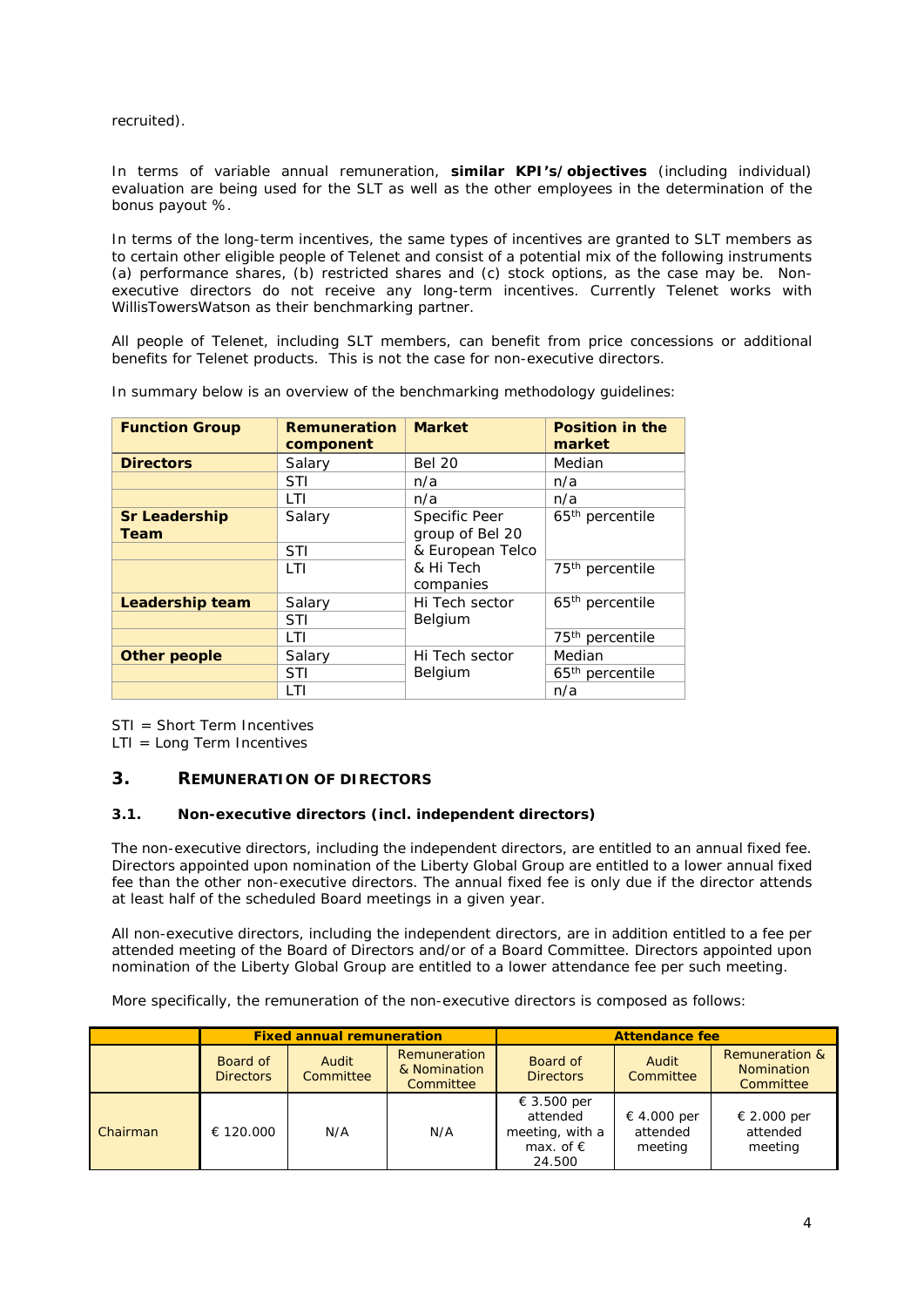| Independent<br>directors                                               | € 45.000 | $\epsilon$ 3.500 per<br>attended<br>€ 3.000 per<br>meeting, with a<br>attended<br>max. of $\epsilon$<br>meeting<br>24.500 | € 2.000 per<br>attended<br>meeting |
|------------------------------------------------------------------------|----------|---------------------------------------------------------------------------------------------------------------------------|------------------------------------|
| <b>Directors</b><br>appointed by<br>the Liberty<br><b>Global Group</b> | € 12.000 | $\epsilon$ 2.000 per<br>attended<br>N/A<br>meeting                                                                        | N/A                                |
| Observer                                                               | € 45.000 | $\epsilon$ 3.500 per<br>attended<br>meeting, with a<br>N/A<br>max. of $\epsilon$<br>24.500                                | N/A                                |

The amounts of the annual fixed fee and the attendance fees as determined in this Remuneration Policy have been set, based on a benchmark study of BEL20 companies performed in 2015 and reconfirmed in 2020. Telenet hereby decided to position itself at the median of the benchmark, which should enable Telenet to attract, reward and retain directors with the required competencies.

Telenet further pays the insurance premium for the group-wide directors and officers liability insurance (D&O policy), which also covers the non-executive directors.

The non-executive directors are not entitled to variable remuneration within the meaning of the BCAC. Therefore, no claw-back or malus provision will apply to them.

Notwithstanding, the recommendation under paragraph 7.6 of the Code 2020, Telenet currently does not provide for share-based remuneration for non-executive directors. While Telenet seeks and pursues the alignment of all its directors, it believes that ownership of securities of Telenet by nonexecutive directors could unnecessarily trigger debates, whether or not such debate has merit, on (the appearance) of potential conflict of interests. While the Board of Directors does not believe that ownership of securities in Telenet by its directors presents such conflict of interest, the Board of Directors strives for rapidity and simplicity in a fast-moving environment as the one Telenet operates in and does not wish to risk to slow down its decision-making process with any such additional debates.

#### <span id="page-4-0"></span>**3.2.** *Executive directors*

Executive directors are not remunerated for the exercise of their mandate as member of the Board of Directors of Telenet or its subsidiaries. Their remuneration is governed by the provisions described in section 4 of this Remuneration Policy.

#### <span id="page-4-1"></span>**3.3.** *Observer*

The observer to the Board of Directors is entitled to the same remuneration as an independent director (except for attendance fees to Board Commitees).

#### <span id="page-4-2"></span>**3.4.** *Contractual Terms & Conditions*

Directors are, in principle, appointed for a period of four years. Their mandate is revocable at will by decision of the shareholders' meeting. Telenet does not provide for a pension scheme nor for severance payments or notice periods for its Directors (except for the CEO who is executive director -see section 4).

#### <span id="page-4-3"></span>**4. REMUNERATION OF THE SENIOR LEADERSHIP TEAM (SLT)**

#### <span id="page-4-4"></span>**4.1.** *Overview*

The remuneration package of the members of the SLT is based on principles of internal fairness and external market competitiveness. Telenet endeavours to ensure that the remuneration of the SLT consists of an optimal mix between various remuneration elements. Each SLT member is remunerated by taking into account pre-agreed (company-wide financial and non-financial)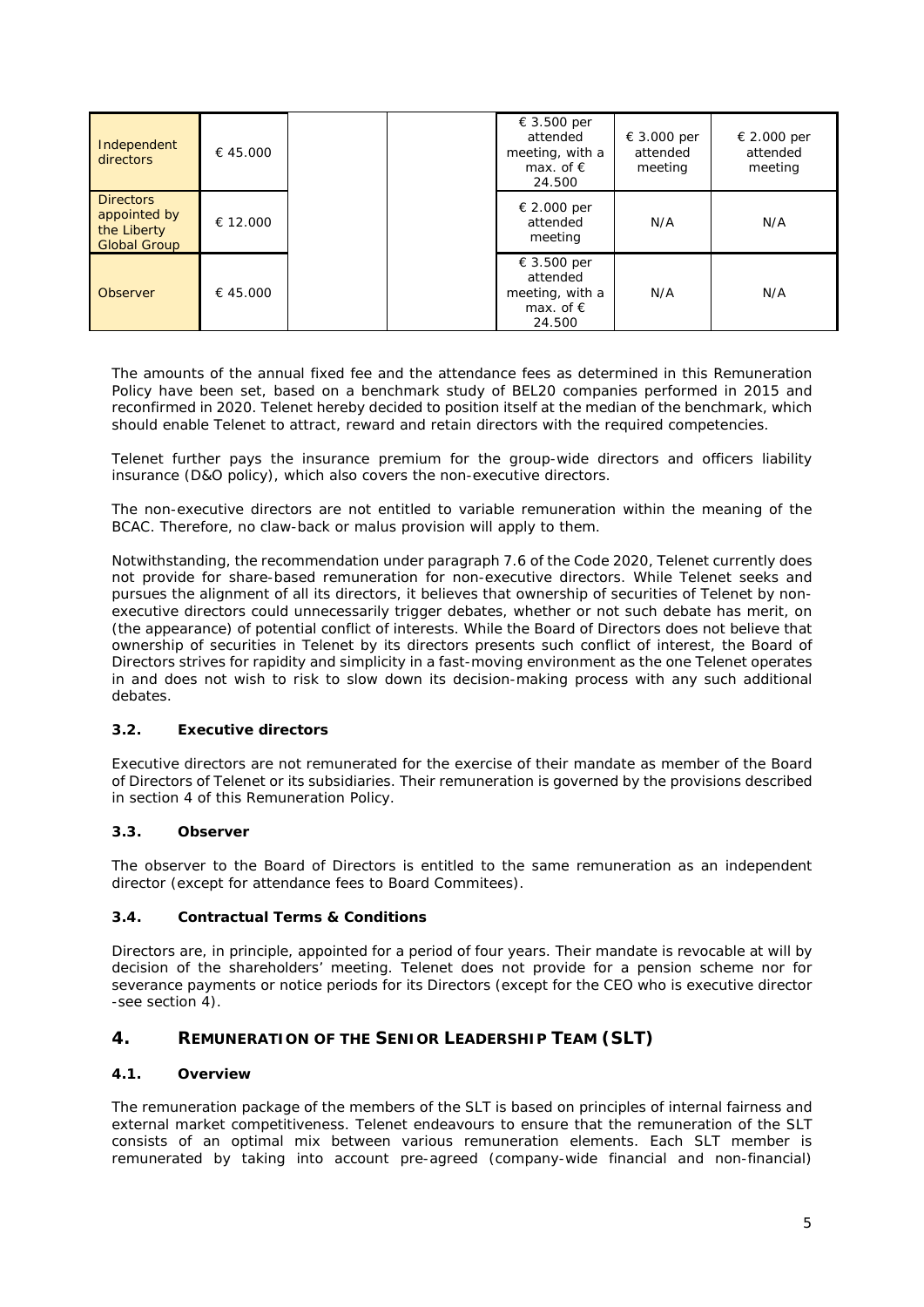objectives being in line with Telenet's strategic objectives as set forth below (hereafter, the **Strategic Objectives**):



The annual remuneration package of the SLT members consists of a base salary, a short-term performance cash bonus, a long-term incentive scheme (consisting of a potential mix of the instruments (a) performance shares, (b) restricted shares and/or (c) stock options (as the case may be), an individual supplementary pension plan and benefits in kind. The benefits in kind include insurance for medical costs, insurance for life and disability and a company car and/or other mobility options[1](#page-5-2). In addition, the SLT members receive a price reduction with respect to certain Telenet products and services they order.

Telenet further pays the insurance premium for the group-wide directors and officers liability insurance (D&O policy), which also covers the SLT members.

| <b>Remuneration component</b> | <b>CEO</b>                 | <b>SLT (excl. CEO)</b>        |  |
|-------------------------------|----------------------------|-------------------------------|--|
| Base salary                   | Base salary cf. 4.2        | Base salary cf. 4.2           |  |
| Short-term incentive          | 100% of annual base salary | 42% of annual base salary (up |  |
|                               | (up to a maximum of 150%)  | to a maximum of 150%)         |  |
| Long-term incentive           | 400% of annual base salary | 160 to 200 % of annual base   |  |
|                               |                            | salary                        |  |
| Supplementary pension         | 34% of annual base salary  | 13% of annual base salary     |  |
| Benefits in kind              | < 5% maximum of annual     | < 5% maximum of annual        |  |
|                               | base salary                | base salary                   |  |

The relative proportion of each of the components is composed as follows:

#### <span id="page-5-0"></span>**4.2.** *Base salary*

The base salary of the members of the SLT is based on a benchmark performed at least every three years (most recent in 2020) on the basis of the BEL20 companies and a blend of telecom companies in neighbouring countries. Telenet positions itself on the 65<sup>th</sup> percentile of this benchmark.

#### <span id="page-5-1"></span>**4.3.** *Incentives*

All financial performance criteria referred to in this Remuneration Policy are measured on a groupconsolidated IFRS basis.

#### **A. Short-term performance cash bonus**

The members of the SLT are entitled to a short-term cash bonus, based on performance criteria and targets measured over one financial year. The performance criteria are linked to the Strategic Objectives and are defined each year by the Board of Directors upon recommendation by the

<span id="page-5-2"></span><sup>&</sup>lt;sup>1</sup> For expatriates, school fees for children and a travel allowance are paid.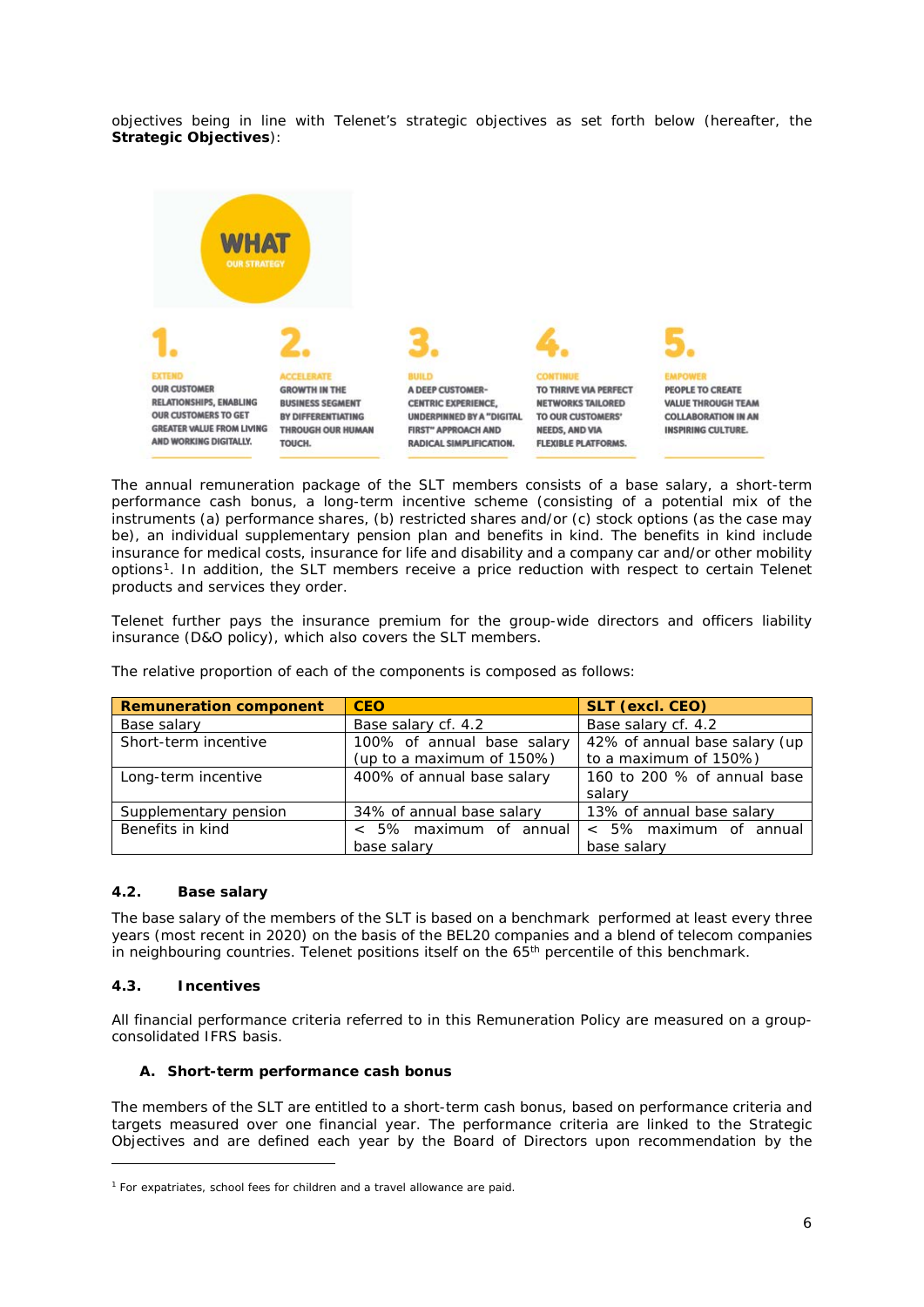Remuneration and Nomination Committee. The performance criteria will consist of a balanced mix of financial and operational objectives. They will in general comprise the following financial and operational criteria that will be selected and represented in the annual mix based on the prioritization and status of achievement of the Strategic Objectives:

- a) The financial criteria will translate the overall strategic priority of profitability and cost saving and represent between 50% and 80% of the mix:
	- **Revenue**
	- Operating Cash Flow
	- Operating Free Cash Flow
- b) The operational criteria will represent between 20% and 50% of the mix:
	- Sustainability and ESG criteria
	- Telenet Brand & Reputation
	- People management and People Engagement
	- Customer related Operational criteria

All these performance criteria are assessed and measured on a company-wide basis.

The target bonus amount is set at 100% of the base salary for the CEO and at 42% for the other SLT members. In case of overachievement, the bonus amount can increase to a maximum of 150% of the base salary.

The pay-out curve is defined as follows:

| $%$ of   | <b>Bonus</b> |  |
|----------|--------------|--|
| target   | payout       |  |
| achieved | factor       |  |
| $<30\%$  | 0%           |  |
| 30%      | 15%          |  |
| 60%      | 30%          |  |
| 80%      | 60%          |  |
| 100%     | 100%         |  |
| 120%     | 120%         |  |
| >120%    | 120%         |  |

The individual bonus is calculated as the result of the following formula:



The assessment, if and to what extent the performance criteria are met, will be made by the Board of Directors upon reasoned advice of the Remuneration and Nomination Committee.

The result of the company-wide criteria assessment is increased for each SLT member with a factor between 1 and 1,5 reflecting either the individual performance assessed based on individual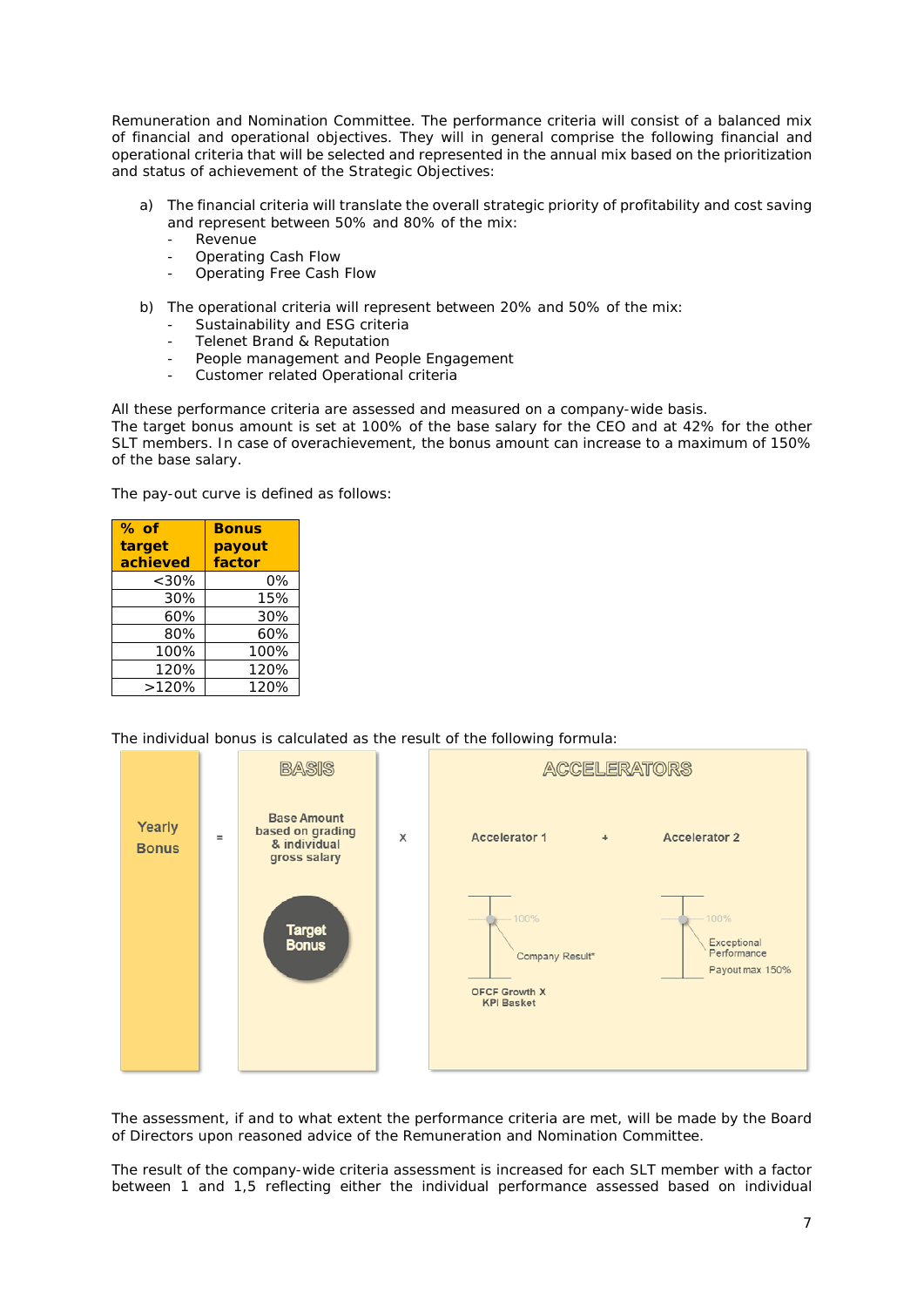performance or based on additional stretch SLT Objectives (Financial and/or Operational of nature). The assessment is made on an annual basis by the Remuneration and Nomination Committee upon proposal of the CEO for the other SLT members and by the Board of Directors upon proposal of the Remuneration and Nomination Committee for the CEO.

The short-term performance cash bonus qualifies as variable remuneration as defined under the BCAC for the purpose of article 7:90 and 7:91 BCAC.

#### **B. Long-term incentives**

Long-term incentives are granted to the SLT members on an annual basis. Telenet allocates a gross annual budget for the granting of the long-term incentive package to the SLT members. This budget is determined by the Remuneration and Nomination Committee based on the external benchmark, given the international mobility of its SLT population.

The long-term incentive package can consist of the instruments in (a) Performance Shares, (b) Restricted Shares and (c) Stock Options (as the case may be), where the total weight of the Stock Options cannot exceed 20% of the determined gross annual budget. Annually the Board of Directors decides upon recommendation of the Remuneration and Nomination Committee on the exact weight and mix of each of the LTI types/instruments.

There is a balance between cliff vesting (Performance Shares and Restricted Shares, meaning a full vesting at a given point in time) and tranche vesting (Stock Options, meaning via a gradual vesting over a period of time ). Telenet believes therefore that long-term shareholder interest alignment by the SLT members is sufficiently encouraged. The design and combination of the long-term incentives results in a certain shareholding by the members of the SLT. Telenet takes the view that in applying these schemes it complies with recommendation 7.9 of the Code 2020 despite the fact that a minimum threshold is not expressed in a fixed amount. Telenet prefers to leave sufficient flexibility to the SLT to respond to specific circumstances that may exist from time to time.

Telenet initiated in 2020 a dividend compensation mechanism to eliminate potential or alleged conflicts of interests for its SLT members. This implies that the amount of the annual ordinary dividend will be multiplied with the total amount of outstanding<sup>[2](#page-7-0)</sup> performance shares, restricted shares and stock options and divided by the closing price of the day before the shares trade exdividend on Euronext Brussels (ex-dividend date). This results into the grant of an additional gross number of restricted shares with an immediate vesting of the net amount of shares, without a financial cost to the beneficiaries. A two-year holding period will be applicable. As soon as the shares are vested they remain property of the individual, even if this person decides to leave Telenet.

#### 1) Performance Shares

The vesting of the Performance Shares is dependent on the financial performance of Telenet. The main criterion will always be operational free cash flow growth of Telenet measured over a period of three years (CAGR). Depending on the implementation priority or level of the Strategic Objectives, Operational Cash Flow and/or revenue can be mixed with the CAGR as additional criteria up to 40%. In this way, the award of the Performance Shares is linked to the profitability and cost savings of Telenet, in accordance with the Strategic Objectives.

The Performance Shares will only vest after three years, if the relevant performance targets have been achieved of the relevant performance period, to enhance the long-term perspective of SLT members.

Accelerated vesting is provided in case of a change of control.

The Performance Share Plan provides for a "claw back" right for Telenet in case Telenet's consolidated financial statements for any of the years taken into account in the performance cycle are required to be restated at any time as a result of an error (whether or not involving fraud or misconduct). The participant shall be required to forfeit the excess amount of his or her vested Performance Shares or to refund any amounts previously delivered to the participant under the

<span id="page-7-0"></span><sup>2</sup> Outstanding means:

Included: all unvested and vested options, all unvested performance shares and all unvested restricted shares.

Excluded: all options that are expired or exercised, performance shares or restricted shares that have vested.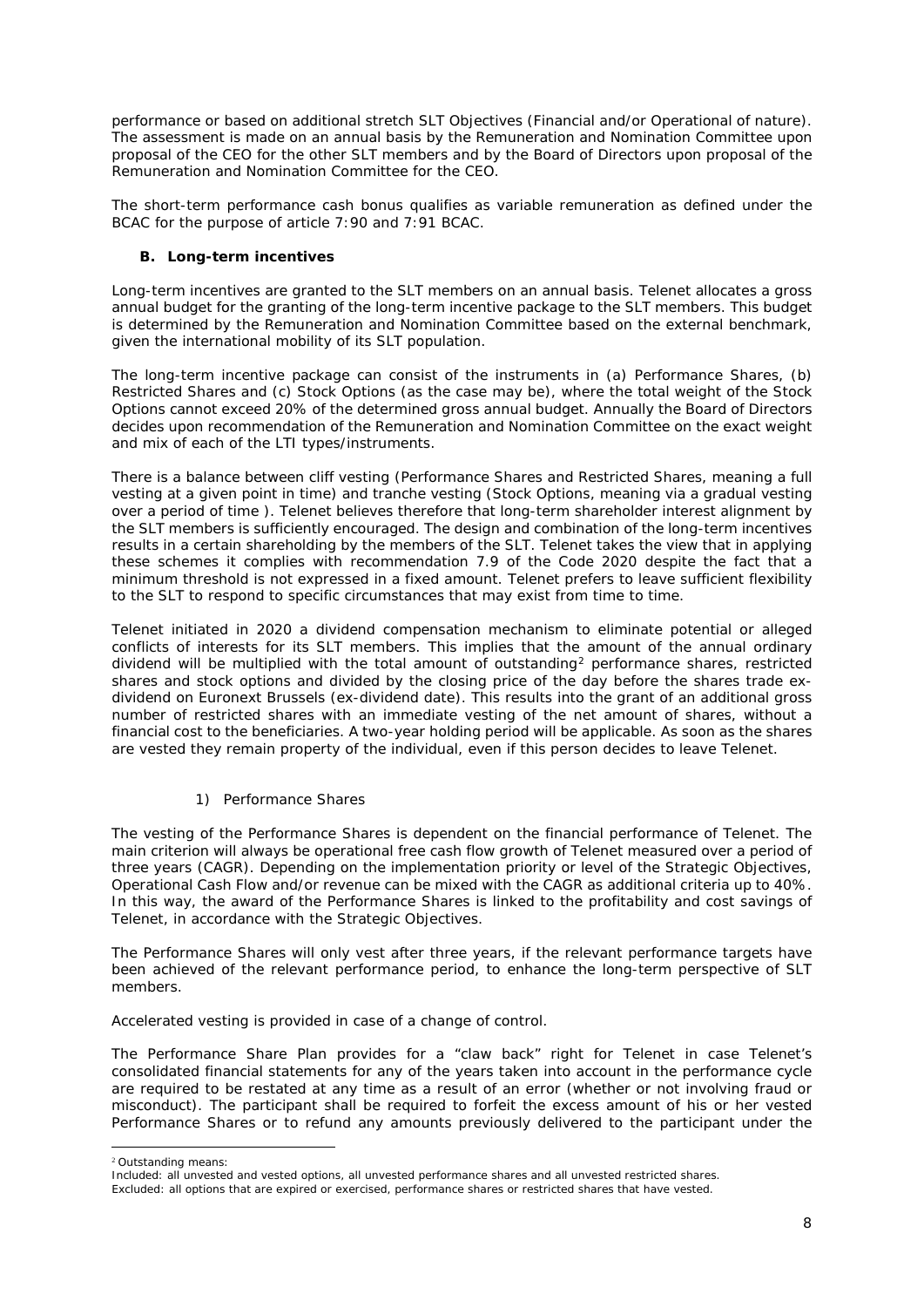Performance Share Plan or the Performance Share Award Agreement with respect to the excess amount of his or her vested Performance Shares. Telenet shall have the right, exercisable in the Remuneration and Nomination Committee's discretion, to offset, or cause to be offset, any amounts that the participant is required to refund to Telenet against any amounts otherwise owed by Telenet to the participant.

The Performance Shares qualify as variable remuneration as defined under the BCAC for the purpose of article 7:90 and 7:91 BCAC.

#### 2) Restricted Shares

A member of the SLT can only accept allocated Restricted Shares in case he or she accepts at least 65% of the offered Stock Options (cf. par. 3)). This is only applicable if options are being granted.

The Restricted Shares shall vest over two years: 40% after one year and 60% after two years.

Vesting is followed by a mandatory two-year holding period prior to becoming available to the participant to enhance retention and motivate long-term shareholder value creation. Because of the two-year shareholding, the SLT members shall have a minimum shareholding equivalent to 2/3 of their annual long-term incentive budget, after being three years in office.

The Restricted Share Plan does not provide for a "claw back" right for Telenet.

The Restricted Shares do not qualify as variable remuneration as defined under the BCAC for the purpose of article 7:90 and 7:91 BCAC.

#### 3) Stock Options

If and issued as part of the LTI package, Stock Option Plans at Telenet have a term of 5 years.

10% of the Stock Options shall vest every quarter during the first year after acceptance and 5% of the Stock Options shall vest every quarter during the next twelve quarters. The beneficiaries of the Stock Options commit not to exercise these options within the first 3-year period after grant.

All Stock Option plans will include a provision that upon a change of control or the start of a squeezeout offer in relation to the shares of Telenet, all stock options will vest immediately and automatically.

All Stock Options will be of a contractual nature to acquire existing shares, giving the beneficiaries of the plan (SLT members and or CEO as the case may be) the right to acquire existing shares of Telenet, on a one to one basis.

Since 2017 Telenet has introduced a "certain benefit" feature to its Stock option plans (if and when issued) to potentially cover and deal with the associated tax risks to the Stock Options, by offering the possibility to reimburse to the beneficiary SLT member the personal income taxes paid at grant, in case the Stock Options are "out of the money" at the end of the Plan term. If the taxes have been partially recuperated via the exercise gain, only the difference will be reimbursed. Telenet deviates hereby from principle 7.11 of the Code 2020 with the sole purpose however to stimulate the acceptance ratio of the participants and thus to ensure that their interests are aligned as much as possible with the long-term vision of Telenet.

The number of options effectively granted is impacted by the choice to have the tax risk covered or not. If the SLT member chooses not to cover the tax risk (opt-out), 100% of the options to which the SLT member is entitled will be granted. If the tax risk is covered by Telenet (default), the number of options will be reduced. The number of the withheld options is calculated by dividing the amount of taxes due at grant by the value of one option, based on a Black & Scholes valuation method.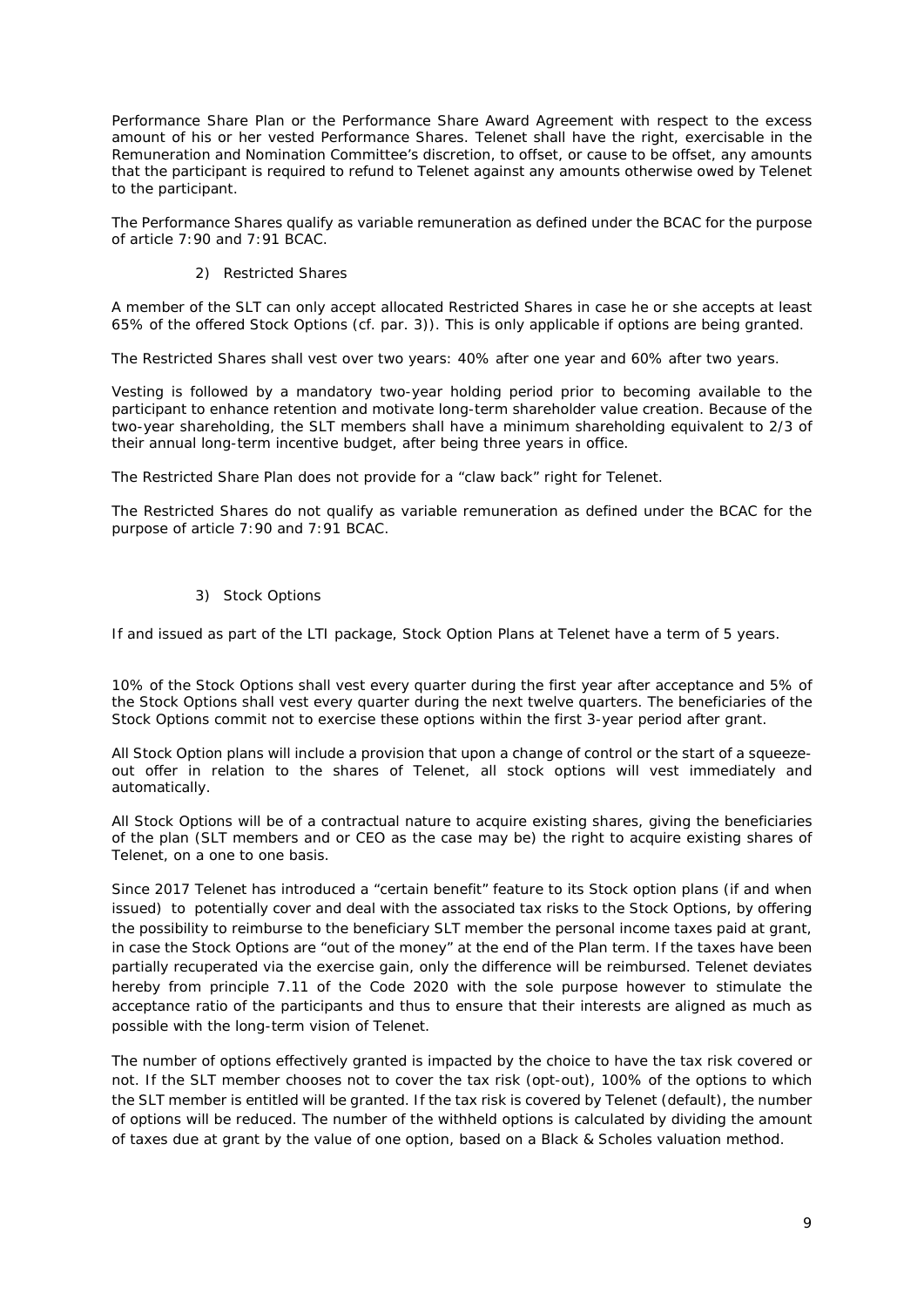#### <span id="page-9-0"></span>**4.4.** *Contractual Terms & Conditions*

The CEO has concluded a management contract with Telenet Group Holding NV, while all other SLT members have entered into a formal employment contract with Telenet BV.

#### 1) Duration

The management and employment agreements are concluded for an indefinite term.

2) Severance provisions

In case of termination by Telenet of the management agreement of the CEO for other reasons than breach of contract, the CEO will be entitled to a maximum total cash remuneration equal to 12 months of base salary.

Agreements of the other SLT members that have been entered in the past (prior to the entry into force of the Belgian law requiring shareholder approval for any termination provision) and in any event prior to the date of this Remuneration policy contain various severance provisions which can exceed twelve months in case of termination by Telenet (other than for cause). However, most employment agreements do not contain specific provisions relating to (early) termination as these agreements precede the implementation of the Code 2020. As a result, the employment contracts of certain members of the SLT deviate from principle 7.12 of the Code 2020. These historical contracts will not be amended. All severance payments will be reported in the annual remuneration reports of Telenet.

Agreements to be concluded with new members of the SLT after January  $1<sup>st</sup>$ , 2021 will provide for severance payments not exceeding 12 months of base salary, it being understood that applicable legally mandatory provisions may require to apply a longer period. The applicable termination terms will eventually have to consider applicable labor laws.

All disclosure obligations, in accordance with applicable legal provisions, on severance payments paid to SLT are reported

The Remuneration and Nomination Committee decides on the terms of the Stock Options, Performance Shares and Restricted Shares in case of termination. The following applies:

- All unvested Stock Options will lapse and become void, while vested Stock Options can still be exercised until the first or second exercise window in the fourth calendar year following the grant.
- All vested Performance Shares can be freely disposed of by the SLT member after termination without any restriction. The unvested Performance Shares will lapse and become void upon termination.
- All unvested Restricted Shares will lapse and become void upon termination. For vested Restricted Shares, the 2-year shareholding condition remains applicable.
- 3) Pension scheme

The members of the SLT (excluding the CEO) benefit from a defined benefit pension scheme. The plan is financed by both employer and employee contributions. The CEO has an individual pension .<br>plan.

4) Claw-back provisions

The current management and employments agreements do not provide in overall claw-back provisions. In particular, applicable labor law provisions do not allow to unilaterally amend the employment agreements in order to introduce claw-back provisions in relation to the short-term performance cash bonus. With regard to the long-term incentives, the design of the plan is such that the Remuneration and Nomination Committee considers at this time that additional claw-back provisions are not appropriate. However, the Performance Share scheme does provide in a clawback provision in certain circumstances, such as in the case of restatement of Telenet's financial statements or fraud.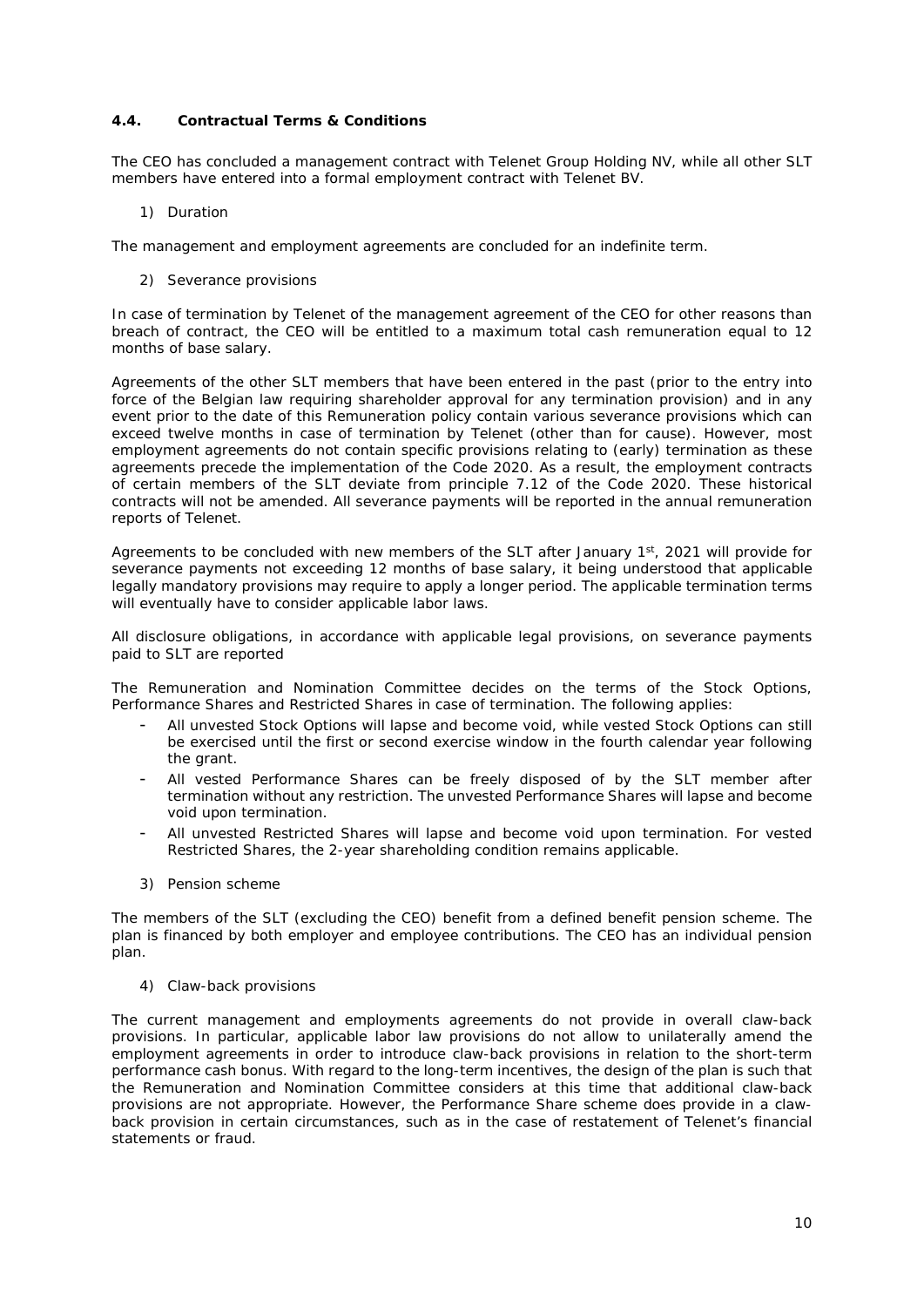The Board shall incorporate provisions in all new contracts with SLT members (starting from 1 January 2021) that enable Telenet to reclaim paid short-term performance cash bonus and specifies the circumstances in which this would be appropriate, insofar as legally enforceable.

5) Malus provisions

The Board shall incorporate provisions in all new contracts with SLT members (starting from 1 January 2021) that enable Telenet to refrain from payment of variable remuneration, and specifies the circumstances in which this would be appropriate, insofar as legally enforceable.

# <span id="page-10-0"></span>**5. DECISION-MAKING PROCESS**

#### <span id="page-10-1"></span>**5.1.** *Process*

#### **A. General**

The Board of Directors determines the Remuneration Policy based on the preparatory deliberations and recommendations of the Remuneration and Nomination Committee. Subsequently, the Board of Directors submits the Remuneration Policy to the vote of the general meeting of shareholders.

As established in this policy, the preparation of the Remuneration Policy is based on a thorough analysis of the link between Telenet's Strategic Objectives and remuneration features and on relevant benchmark exercises commissioned by the Remuneration and Nomination Committee.

#### **B. Directors**

The remuneration of the directors is based on the benchmark studies as described under section 3.1. The Board of Directors, upon recommendation of the Remuneration and Nomination Committee, proposes the directors' remuneration to the general meeting of shareholders for binding approval.

#### **C. SLT**

1) Policy and principles

The Board of Directors has determined the remuneration principles for the SLT in this Remuneration Policy upon recommendation of the Remuneration and Nomination Committee.

2) Annual remuneration package

Based on the principles set out in this Remuneration Policy, the Board of Directors determines annually the remuneration package of the SLT members upon recommendation of the Remuneration and Nomination Committee. The annual remuneration package is determined during the Board of Directors' meeting of February of each financial year.

After the establishment of the annual accounts, the Remuneration and Nomination Committee assesses the achievement by the SLT members of the performance criteria determining their variable remuneration, based upon a proposal elaborated by the CEO.

The CEO makes his recommendations to the Remuneration and Nomination Committee regarding the individual performance of the SLT members. The achievement of the financial performance criteria is derived from the established annual accounts. The achievement of the non-financial performance criteria will be verified by the Remuneration and Nomination Committee based on a motivated proposal by the CEO.

The Remuneration and Nomination Committee then makes recommendations to the Board of Directors, which will decide upon the effective payout of the short-term cash bonus and the performance shares.

#### <span id="page-10-2"></span>**5.2.** *Conflicts of interest*

In accordance with the Corporate Governance Charter of Telenet, the directors and the SLT members are deemed to avoid, to the extent possible, to perform any actions, to defend certain positions, and